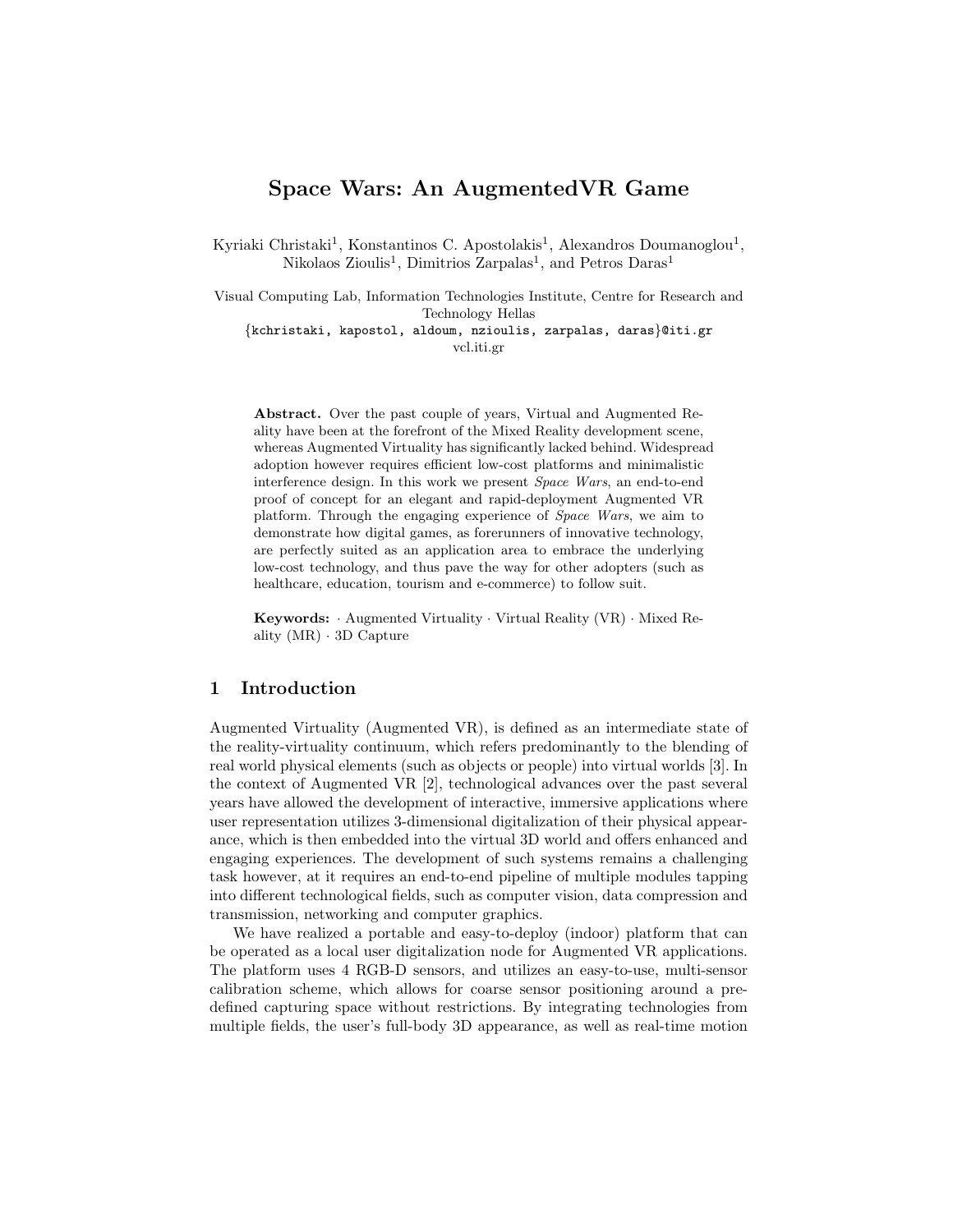are captured and transmitted, to be used as assets in remote virtual and game environments, where interaction between the remote participants is facilitated. In this work, we demonstrate the concept and low-cost Augmented VR platform in the form of Space Wars, an immersive one-vs-one networked game where the physical appearance of the two players is dynamically integrated into the game world, cementing a direct, real-time link between the real world and the digital game arena. A motion-control, gesture-based interface allows exploring intuitive aspects of user movement to interact with the game world, while simultaneously maintaining seamless, real-time visual communication and consistency with the other player.

The remainder of this paper is organized as follows: An overview of the underlying platform to achieve Augmented VR experiences is presented in Section 2. Section 3 presents the Space Wars demonstrator. Finally. Section 4 discusses the Augmewnted VR experience and concludes with insight on future work.

## 2 Augmented VR Platform

Our end-to-end Augmented VR pipeline comprises three modules, each respectively responsible for i) Capturing and Reconstruction, ii) Compression and Transmission, iii) Rendering and Interaction. The overall architecture showcasing placement of these modules is shown in Figure 1. An overview of the three distinctive modules, that reflect the multidisciplinary nature of the presented platform, is presented in the following paragraphs.

Capturing and Reconstruction Each capturing station comprises 4 lowcost RGB-D sensors placed in a circular setup around the capturing area and 5 computing units. The central unit is responsible for the configuration of the setup, and acts as a hub where the sensor data are collected and processed. The 4 remaining units are assigned to operate one sensor each. At this stage, geometry and appearance reconstruction of users inside the capturing area is implemented by processing a stream of spatially and temporally aligned color and depth frames acquired by the 4 sensor units. The user mesh geometry is complemented by a multi-texturing approach which is used to embed appearance to the generated geometry [5]. To emphasize on the platform's portability and ease of use, the 4 sensors are calibrated using an automated method requiring a stack of standard packing boxes be placed at the center of the capturing area prior to the platform use  $[1, 5]$ . The output of this module is a stream of timestamped mesh data incorporating attributes such as mesh vertices, triangles, normals and texture blend weights, along with 4 RGB frame viewports to be used as texture maps [5].

Compression and Transmission AugmentedVR ve applications need to minimize end-to-end latency as it has a huge impact on the perceived Quality of Experience (QoE). Depending on the network conditions different compression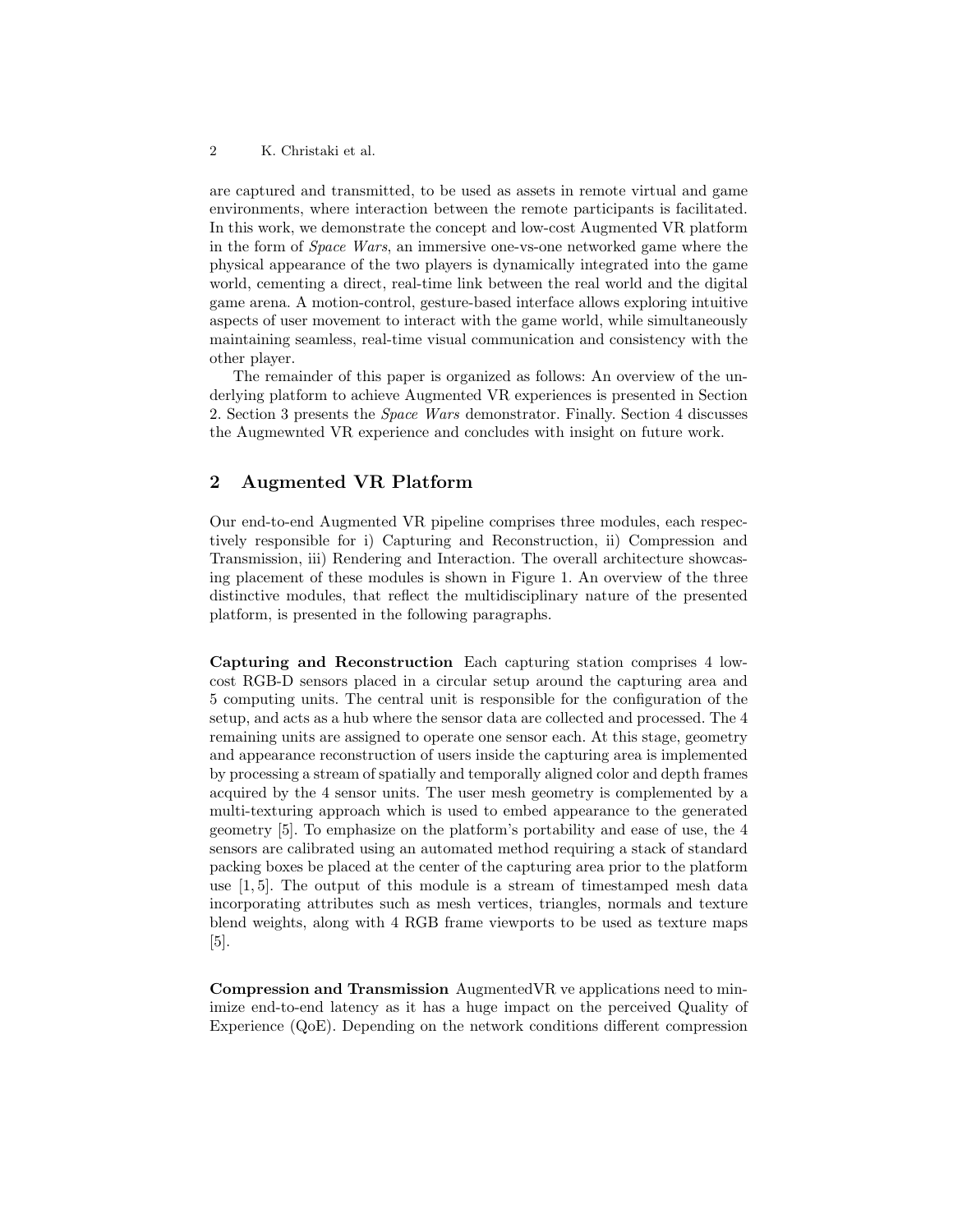

Fig. 1. Augmented VR Platform Architecture.

schemes perform optimal. On fast network lines low compression is preferable as it often means that the compression time will be minimum. For slow network links higher compression rates are required to minimize end-to-end delay. The current AugmentedVR platform employs various mesh codecs that can be chosen to be used such as OpenCTM, Draco, Corto and O3DGC. For texture compression, standard JPEG compressor is used due to the processing latency requirements.

Rendering and Interaction The Rendering and Interaction module was developed to embed user representation in the Unity3D game engine<sup>1</sup>. The module is based on a number of Unity3D component scripts, which transform raw data streamed over a RabbitMQ network into a Unity3D renderable asset. Its main components include:

- A Network Stream Reconstruction Provider (NSRP), which handles communication with the RabbitMQ server and notifies module whenever new data arrives. Each update cycle, the component re-builds a 3D mesh into a custom MeshData structure using the list of attributes defined in the Capturing and Reconstruction module.
- A Reconstruction Renderer (RecoRenderer): The component translates the custom MeshData data structure of the NSRP into standard Unity3D Mesh Renderer component data, embedding appearance through a custom RecoRenderer shader. During each update cycle, the component re-builds a standard Unity3D Mesh asset, and updates values of the Shader Material toward blending texture information and retrieving the mesh color appearance characteristics. Additional effects can be added through the shader to manipulate the resulting mesh in meaningful ways to the game logic, such

 $\frac{1}{1}$  https://unity3d.com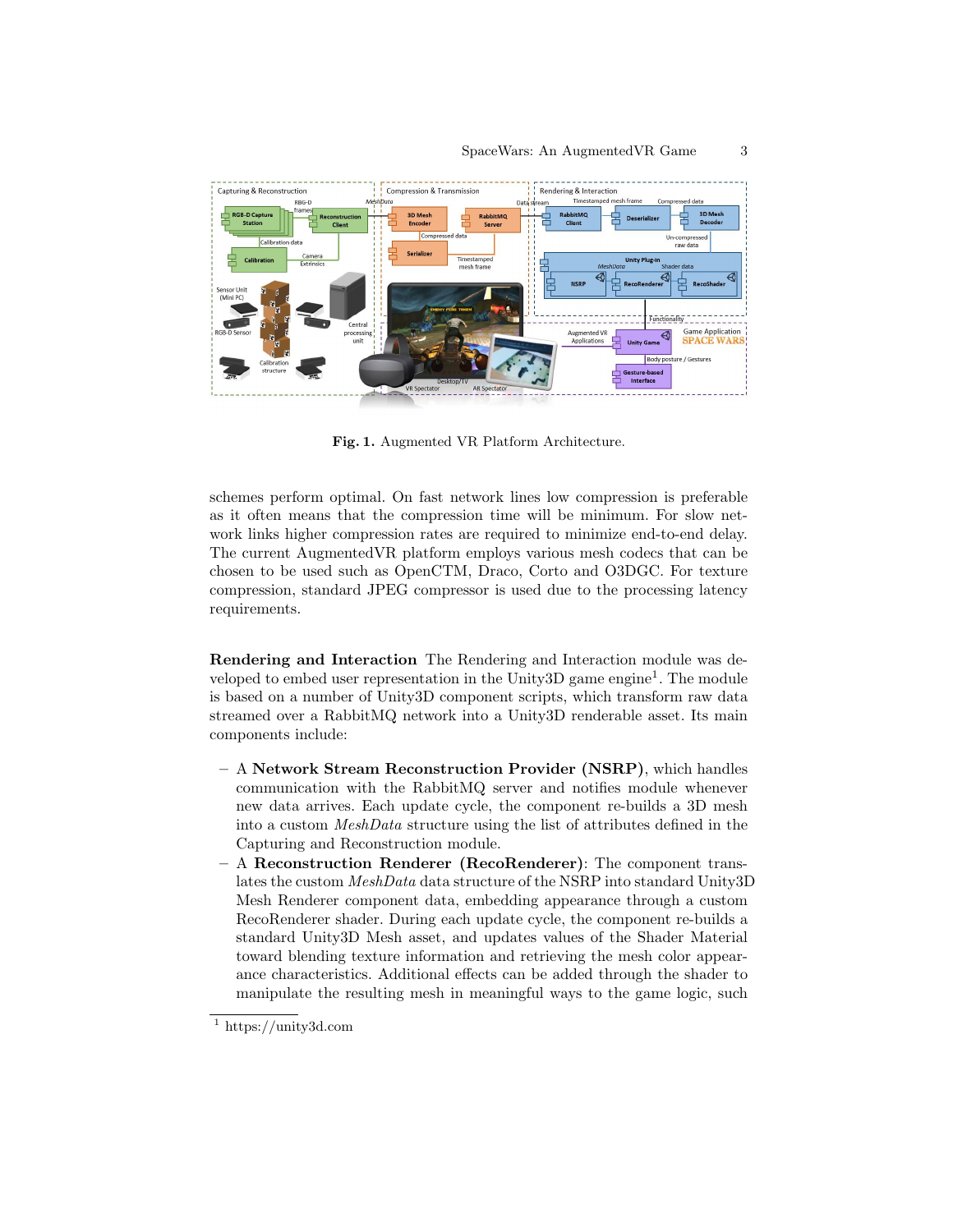4 K. Christaki et al.

as adding a highlight to indicate team affiliation (Red or Blue) and exploding/restructuring the mesh geometry as a result of collision with projectiles.

#### 3 Demonstrator

Space Wars is built in Unity3D and utilizes a centralized multi-player game architecture, in which a game server is responsible for game state synchronization. A client-side prediction approach is utilized in order to overcome transfer latency on the game clients that would result to an undesirable "lag" effect. An extensive event messaging system is responsible for the executing the game logic, and for synchronization and communication both locally and over the network through a server-client paradigm.

Game Setting and Goal Space Wars is a sci-fi, 1-vs-1 Capture the Flag (CTF) experience [4] in which two players maneuver a futuristic arena on hoverboards trying to locate and recover the opposing player's flag before theirs is captured. The first player to successfully capture the other player's flag and carry it back to his/her base wins the Round. Players can fire projectiles at one another to force their opponent back to his/her spawning ground and potentially restore their flag back to their base. The game ends when one side wins three Rounds. Example in game screenshots are illustrated in Figure 2.

Augmented VR interface Apart from integrating 3D photorealistic representations of the players on top of each hoverboard, Space Wars also utilizes sensor information to control movement in the virtual environment. Using an in-house developed gesture-based interface, users navigate the 3D world and play the game using their body posture. Hoverboard acceleration is controlled by bending the knees, while torso leaning left or right turns the hoverboard towards that direction. Additionally, projectiles can be fired by performing a throwing gesture using their hands.

Live Spectators The system offers the possibility to non-participating users to connect to the platform as VR spectators. In this "spectator mode", viewers, using VR headsets and controllers, can enter the virtual world of the game and view the CTF match in progress. This immersive experience adds on the attractiveness of the game.

### 4 Conclusion

Augmented VR technology carries a significant potential for ground-breaking innovations delivered to the currently booming Mixed Reality market. The support for photo-realistic user representation opens up opportunities for vastly broadening the MR application spectrum (e.g. immersive collaborative games,